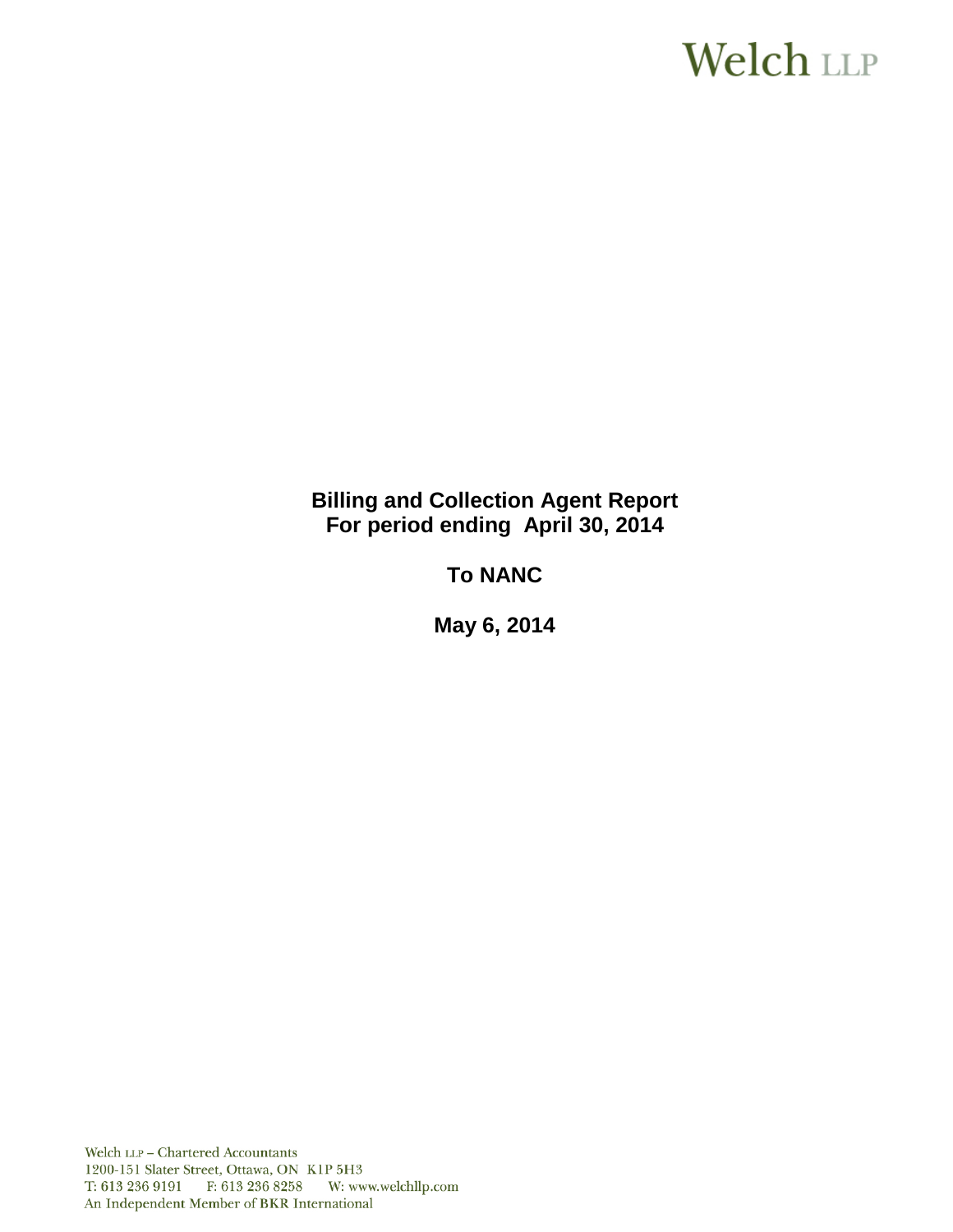# **NANPA FUND STATEMENT OF FINANCIAL POSITION APRIL 30, 2014**

| <b>Assets</b>                                               |                 |
|-------------------------------------------------------------|-----------------|
| Cash Balance in bank account                                | \$<br>1,308,950 |
| Receivable from US Carriers<br>264.135                      |                 |
| Receivable from Canada                                      |                 |
| Receivable from Caribbean countries<br>1.368                |                 |
| 197,868<br>Receivables forwarded to Treasury for collection |                 |
| Allowance for uncollectible accounts<br>(233,600)           | 229,771         |
| <b>Total assets</b>                                         | 1,538,721       |
| Less: Accrued liabilities (see below for makeup)            | (509,203)       |
| <b>Fund balance</b>                                         | 1,029,518       |

**Makeup of Accrued Liabilities** (see following page for additional details)

| Welch LLP                    | 28.336  |  |
|------------------------------|---------|--|
| NEUSTAR Pooling 1K Block     | 299.156 |  |
| NEUSTAR NANP Administration  | 176.961 |  |
| Data Collection Agent - USAC | 4.750   |  |
|                              | 509.203 |  |

**\*\*\*\*\*\*\*\*\*\*\*\*\*\*\*\*\*\*\*\*\*\*\*\*\*\*\*\*\*\*\*\*\*\*\*\*\*\*\*\*\*\*\*\*\*\*\*\*\*\*\*\*\*\*\*\*\*\*\*\*\*\*\*\*\*\*\*\*\*\*\*\*\*\*\*\*\***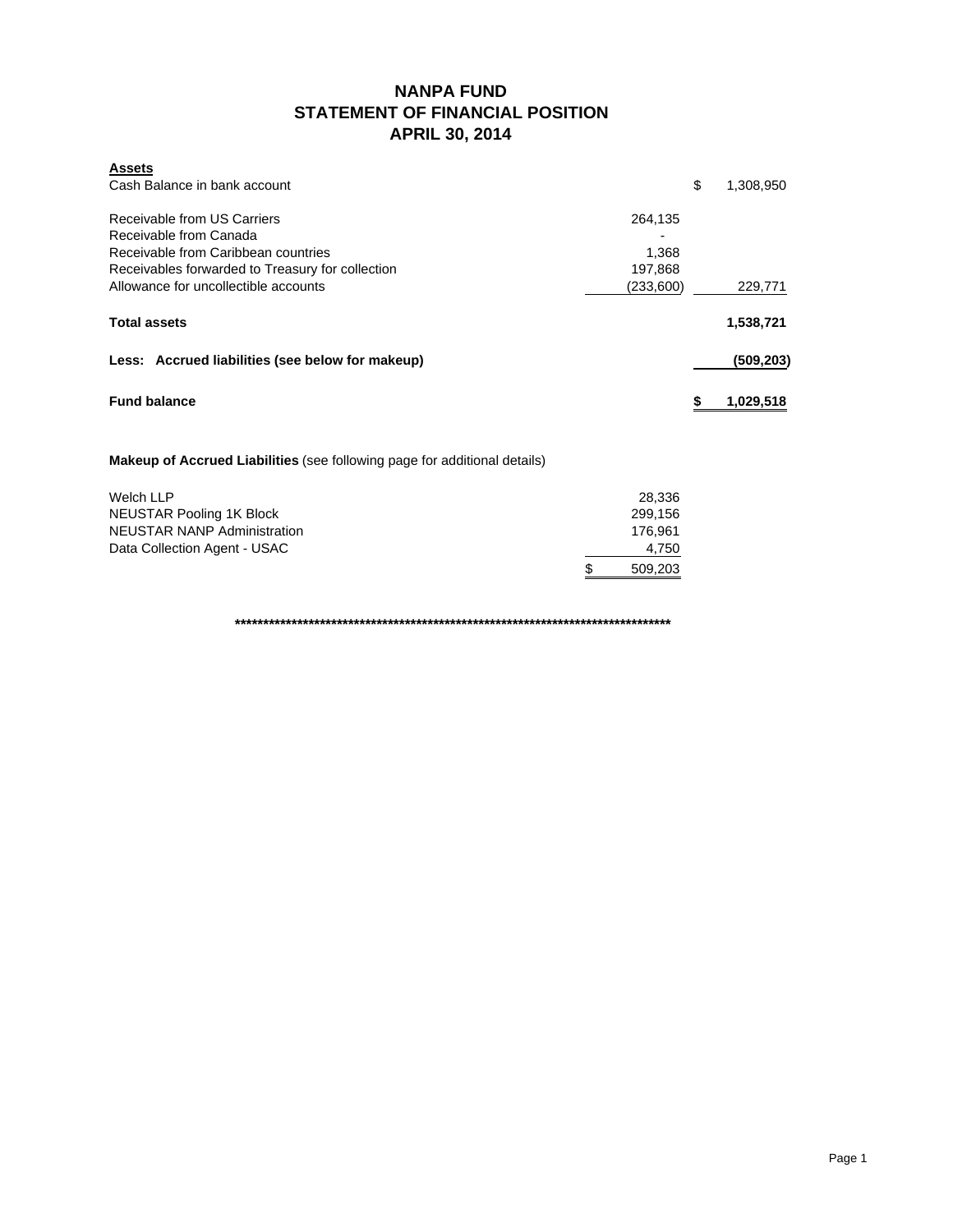### **NANPA FUND FORECASTED STATEMENT OF CHANGES IN FUND BALANCE JULY 2013 TO JUNE 2014**

|                                                                     |            |                        |                        |                        |                        | <b>Actual</b>          |                      |                      |                      |                     |                       |                     | <b>Budgeted</b>     |                      |                   | Variance between                               |
|---------------------------------------------------------------------|------------|------------------------|------------------------|------------------------|------------------------|------------------------|----------------------|----------------------|----------------------|---------------------|-----------------------|---------------------|---------------------|----------------------|-------------------|------------------------------------------------|
|                                                                     |            | <b>Jul-13</b>          | Aug-13                 | Sep-13                 | Oct-13                 | <b>Nov-13</b>          | <b>Dec-13</b>        | $Jan-14$             | Feb-14               | Mar-14              | Apr-14                | Mav-14              | $Jun-14$            | <b>Total</b>         | <b>Budget</b>     | forecasted results and<br>budget at June 30/13 |
| Revenue                                                             |            |                        |                        |                        |                        |                        |                      |                      |                      |                     |                       |                     |                     |                      |                   |                                                |
| <b>International Contributions</b><br>Canada<br>Caribbean countries | (1)<br>(1) | 17,748<br>22.112       | 8,874<br>$\sim$        | 8,874<br>$\sim$        | 8,873                  | 8,873                  | 8,873<br><b>COL</b>  | 8,873<br>$\sim$      | 8,873                | 8,873               | 8,873<br>. .          | 8,873<br>$\sim$     | $\sim$              | 106,480<br>22.112    | 106,480<br>22.112 |                                                |
| <b>Total International Contributions</b>                            |            | 39,860                 | 8,874                  | 8,874                  | 8,873                  | 8,873                  | 8,873                | 8,873                | 8,873                | 8,873               | 8,873                 | 8,873               |                     | 128,592              | 128,592           |                                                |
| Domestic Contributions - US carriers                                | (1)        | 3,398,305              | 256,552                | 459,330                | 230,562                | 227,320                | 227,338              | 230,278              | 232,422              | 231,264             | 223,522               | 230,760             |                     | 5,947,653            | 5,860,288         | 87,365                                         |
| Late filing fees for Form 499A                                      | (2)        | 3,100                  | 3,000                  | 2,400)                 | $1,200$ )              | 4,800)                 | 1,000                | 1,100                | 300                  | 100                 | 800)                  |                     | 85,000              | 74,000               | 85,000            | 11,000                                         |
| Interest income                                                     | (3)        | 877                    | 868                    | 610                    | 290                    | 284                    | 430                  | 228                  | 352                  | 882                 | 137                   | 667                 | 667                 | 6,292                | 8.000             | 1,708                                          |
| Total revenue                                                       |            | 3,435,942              | 269,294                | 466.414                | 238.525                | 231,677                | 235,641              | 238,279              | 241.947              | 241.119             | 231,732               | 240,300             | 85.667              | 6,156,537            | 6,081,880         | 74,657                                         |
| <b>Expenses</b>                                                     |            |                        |                        |                        |                        |                        |                      |                      |                      |                     |                       |                     |                     |                      |                   |                                                |
| <b>NANPA Administration</b>                                         | (4)        | 172,232                | 172,232                | 173,465                | 173,256                | 174,797                | 288,310              | 172,232              | 173,084              | 172,232             | 176,961               | 174,549             | 174,549             | 2,197,899            | 2,210,010 (       | 12, 111)                                       |
| 1K Block Pooling<br>Automated systems development (CLIN1)           | (4)<br>(7) | 202,036<br>75,000      | 212,781<br>75,000      | 219,005<br>75,000      | 211,941<br>75,000      | 210,350<br>75,000      | 210,618<br>75,000    | 212,332<br>75,000    | 211,630<br>75,000    | 208,980<br>75,000   | 224,156<br>75,000     | 214,091<br>75,000   | 214.091<br>75,000   | 2,552,011<br>900,000 | 2,260,620         | 291,391<br>900,000                             |
| <b>Billing and Collection</b><br>Welch LLP<br>Data Collection Agent | (4)<br>(5) | 28,336<br>4,568        | 28,336<br>4,752        | 28,336<br>4,976        | 28,336<br>4,851        | 28,336<br>4,898        | 28,336<br>4,828      | 28,336<br>4,808      | 28,336<br>4,432      | 28,336<br>4,238     | 28,336<br>4,745       | 28,336<br>4,750     | 28,336<br>4,750     | 340,032<br>56,596    | 340,032<br>57,000 | 404)                                           |
| <b>Annual Operations Audit</b>                                      | (6)        | $\sim$                 | $\sim$                 | 43,000                 | $\sim$                 | $\sim$                 | ۰.                   | $\sim$               |                      | $\sim$              | $\sim$                |                     | $\sim$              | 43,000               | 42,000            | 1,000                                          |
| <b>Bank Charges</b>                                                 | (8)        | 2,836                  | 7,624                  | 3,678                  | 3,023                  | 4.245                  | 3,339                | 2,320                | 3,650                | 1,567               | 2,163                 | 3,000               | 3,000               | 40,445               | 36,000            | 4,445                                          |
| Carrier Audits                                                      | (9)        | ٠                      | $\sim$                 | $\sim$                 |                        | $\sim$                 | ۰.                   |                      |                      | $\sim$              |                       |                     |                     |                      | 300,000           | 300,000)                                       |
| Bad debt expense                                                    | (10)       | 29,146                 | 9,000                  | 31,183                 | 12,400                 | 7,905)                 | 5,360)               | 1,517                | 6,549                | 2,000               | 12,390)               | 3,333               | 3,333               | 56,674               | 40,000            | 16,674                                         |
| <b>Total expenses</b>                                               |            | 514,154                | 509,725                | 578,643                | 508,807                | 489,721                | 605,071              | 493,511              | 489,583              | 492,353             | 498,971               | 503,059             | 503,059             | 6,186,657            | 5,285,662         | 900,995                                        |
| Net revenue (expenses)                                              |            | 2,921,788              | 240,431)               | 112,229)               | 270,282) (             | 258,044)               | 369,430)             | 255,232)             | 247,636) (           | 251,234) (          | 267,239)              | 262,759) (          | 417,392)            | 30,120)              | 796,218 (         | 826,338)                                       |
| <b>Opening fund balance</b>                                         |            | 379,487                | 3,301,275              | 3.060.844              | 2,948,615              | 2.678.333              | 2,420,289            | 2.050.859            | 1.795.627            | 1.547.991           | 1,296,757             | 1,029,518           | 766.759             | 379,487              | 453,782           | 74.295)                                        |
| <b>Closing fund balance</b>                                         |            | 3,301,275              | 3.060.844              | 2,948,615              | 2,678,333              | 2.420.289              | 2,050,859            | 1,795,627            | 1,547,991            | 1,296,757           | 1,029,518             | 766,759             | 349.367             | 349,367              | 1,250,000         | 900,633                                        |
| Fund balance makeup:<br>Contingency                                 |            | 1,250,000              | 1,250,000              | 1,250,000              | 1,250,000              | 1,250,000              | 1,250,000            | 1,250,000            | 1,250,000            | 1,250,000           | 1,250,000             | 1,250,000           | 1,250,000           | 1,250,000            | 1,250,000         |                                                |
| Surplus                                                             |            | 2,051,275<br>3,301,275 | 1,810,844<br>3,060,844 | 1,698,615<br>2,948,615 | 1,428,333<br>2,678,333 | 1,170,289<br>2,420,289 | 800,859<br>2,050,859 | 545,627<br>1,795,627 | 297,991<br>1,547,991 | 46,757<br>1,296,757 | 220,482)<br>1,029,518 | 483,241)<br>766,759 | 900,633)<br>349.367 | 900,633)<br>349.367  | 1,250,000         |                                                |
|                                                                     |            |                        |                        |                        |                        |                        |                      |                      |                      |                     |                       |                     |                     |                      |                   |                                                |

**(1)** The US carrier contributions for the period from July 2013 to June 2014 and the International contributions are based upon actual billings.

(2) These fees represent the \$100 late filing fee charged to those companies that do not file the Form 499A by the due date.

**(3)** Interest income projections are estimates

**(4)** The cost for 1K Block Pooling is based on the contract awarded July 12, 2013

The cost of NANPA Administration is based on the contract. The cost of B&C Agent is based on the interim contract with Welch LLP in force until July 31, 2014

**(5)** The expense for the Data Collection Agent is based on estimate of costs by USAC for the 2013 calendar year.

**(6)** The cost for the annual operations audit performed by Ernst & Young LLP is \$43,000.

**(7)** The cost of the Automated systems development (CLIN1) will be paid out over 18 months as per the modification to the 1K Pooling contract.

**(8)** Bank fees are an expense to the Fund.

(9) The budget allowed \$300,000 for carrier audits. The FCC has indicated that it will likely not be performing any audits prior to June 30, 2014. If any audits are performed the funds to do so will come from this line ite

**(10)** The allowance covers all accounts considered potentially uncollectible at April 30, 2014.

#### **Assumptions: Reconciliation of forecast at June 30, 2014 to budget**

| Budgeted fund balance at June 30/14 - contingency                                                  | 1,250,000     |
|----------------------------------------------------------------------------------------------------|---------------|
| Decrease in fund balance between budget period (February 2012) and June 2012                       | (74, 295)     |
| Additional billings over estimate from budget                                                      | 87,365        |
| Late filing fees (reversal) for Form 499A                                                          | (11,000)      |
| Underestimate of interest earned to date compared to budget                                        | (1,708)       |
| NANP Admin - difference between budget and actual contract awarded due to variable travel<br>costs | 12,111        |
| NANP Admin - change orders issued                                                                  |               |
| Additional billings from B & C Agent due to renewal of contract                                    |               |
| Data Collection fees - Adjustment to actual from budget                                            | 404           |
| Bad debts - Adjustment to actual from budget                                                       | (16, 674)     |
| Pooling and p-ANI - adjustment to actual from budget                                               | (1, 191, 391) |
| Pooling change orders                                                                              |               |
| Carrier audits that will not be performed                                                          | 300,000       |
| Operations Audit - Adjustment to actual from budget                                                | (1,000)       |
| Bank fees - Adjustment to actual from budget                                                       | (4, 445)      |
| Forecasted fund balance at June 30/14                                                              | 349.367       |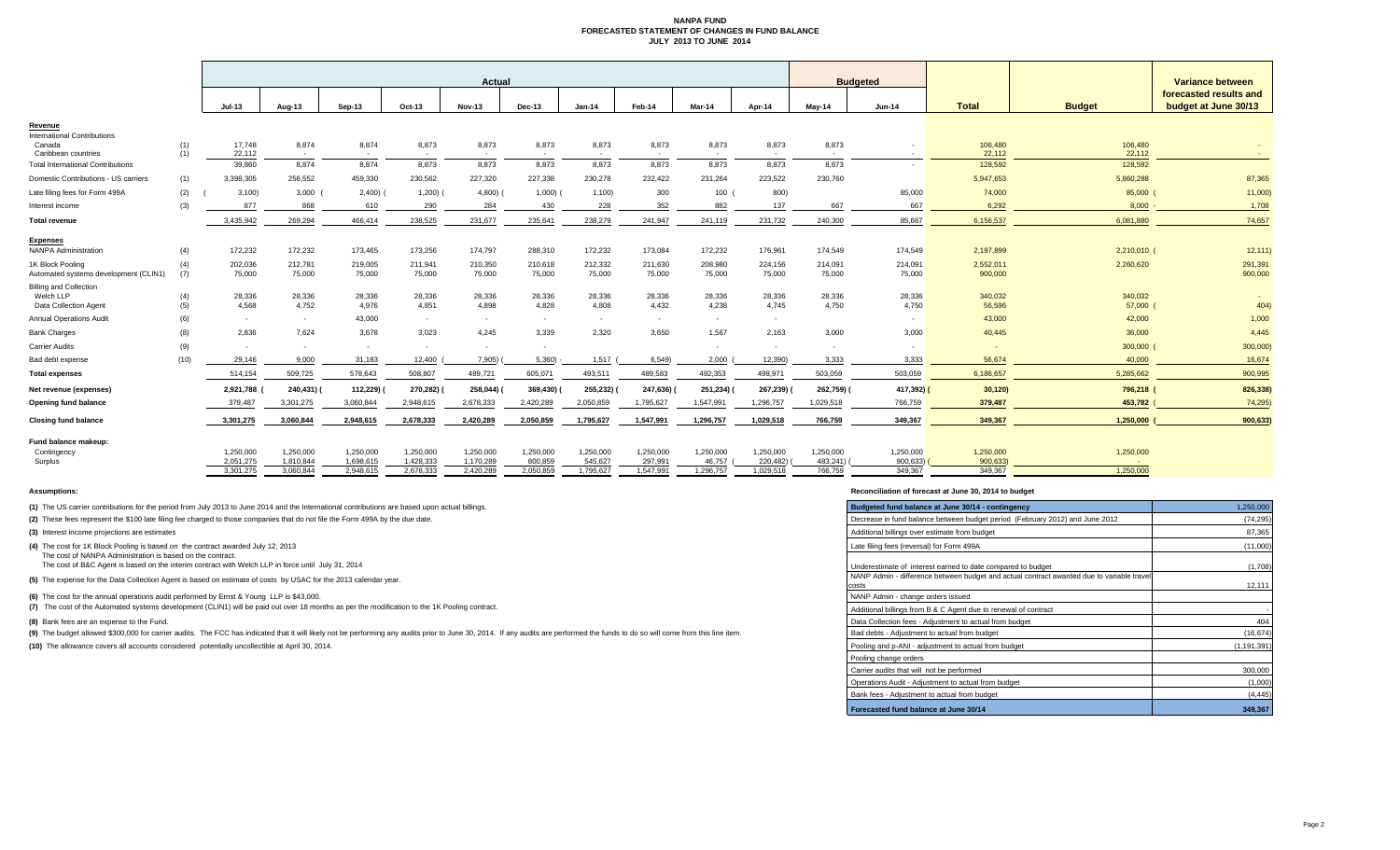### **NANPA FUND FORECASTED STATEMENT OF CHANGES IN FUND BALANCEJULY 2014 TO JUNE 2015**

|                                                                                   |            | <b>Projection</b>                   |                                     |                                     |                                     |                                     |                                     |                                     |                                      |                                   |                                   |                                   |                                  |
|-----------------------------------------------------------------------------------|------------|-------------------------------------|-------------------------------------|-------------------------------------|-------------------------------------|-------------------------------------|-------------------------------------|-------------------------------------|--------------------------------------|-----------------------------------|-----------------------------------|-----------------------------------|----------------------------------|
|                                                                                   |            | <b>Jul-14</b>                       | Aug-14                              | Sep-14                              | Oct-14                              | <b>Nov-14</b>                       | Dec-14                              | Jan-15                              | Feb-15                               | <b>Mar-15</b>                     | Apr-15                            | $May-15$                          | Jun-15                           |
| <b>Projected Revenue</b>                                                          |            |                                     |                                     |                                     |                                     |                                     |                                     |                                     |                                      |                                   |                                   |                                   |                                  |
| <b>International Contributions</b><br>Canada<br>Caribbean countries               | (1)<br>(1) | 17.162<br>21,432                    | 8,581<br>$\sim$                     | 8,581<br>$\sim$                     | 8,581                               | 8,581                               | 8,580                               | 8,580                               | 8,580<br>$\sim$                      | 8,580                             | 8,580                             | 8,580                             | $\sim$                           |
| <b>Total International Contributions</b>                                          |            | 38,594                              | 8,581                               | 8,581                               | 8,581                               | 8,581                               | 8,580                               | 8,580                               | 8,580                                | 8,580                             | 8,580                             | 8,580                             | ÷.                               |
| Domestic Contributions - US carriers                                              | (1)        | 4,221,854                           | 250,000                             | 250,000                             | 250,000                             | 250,000                             | 250,000                             | 250,000                             | 250,000                              | 250,000                           | 250,000                           | 250,000                           |                                  |
| Late filing fees for Form 499A                                                    | (2)        |                                     |                                     |                                     |                                     | $\overline{\phantom{a}}$            | $\overline{\phantom{m}}$            | $\overline{\phantom{a}}$            |                                      | $\blacksquare$                    |                                   |                                   | 90,000                           |
| Interest income                                                                   | (3)        | 584                                 | 584                                 | 584                                 | 584                                 | 583                                 | 583                                 | 583                                 | 583                                  | 583                               | 583                               | 583                               | 583                              |
| Total projected revenue                                                           |            | 4,261,032                           | 259,165                             | 259,165                             | 259,165                             | 259,164                             | 259,163                             | 259,163                             | 259,163                              | 259,163                           | 259,163                           | 259,163                           | 90,583                           |
| <b>Projected Expenses</b><br><b>NANPA Administration</b>                          | (4)        | 177,879                             | 177,879                             | 177,879                             | 177,879                             | 177,879                             | 177,879                             | 177,879                             | 177,879                              | 177,879                           | 177,879                           | 177,879                           | 177,879                          |
| 1K Block Pooling and pANI Administration<br>Automated Systems Development (CLIN1) | (5)<br>(6) | 238,505<br>75,000                   | 238,505<br>75,000                   | 238.505<br>75,000                   | 238,505<br>75,000                   | 238,505<br>75,000                   | 238.505<br>62,281                   | 238,505                             | 238,506<br>$\sim$                    | 238,506                           | 238,506                           | 238,506                           | 238,506                          |
| <b>Billing and Collection</b><br>Welch LLP<br><b>Data Collection Agent</b>        | (7)<br>(8) | 28,336<br>4,833                     | 28,336<br>4,833                     | 28,336<br>4,833                     | 28,336<br>4,833                     | 28,336<br>4,833                     | 28,336<br>4,833                     | 28,336<br>4,833                     | 28,336<br>4,833                      | 28,336<br>4,834                   | 28,336<br>4,834                   | 28,336<br>4,834                   | 28,336<br>4,834                  |
| <b>Annual Operations Audit</b>                                                    | (9)        | $\sim$                              | $\sim$                              | 44,000                              |                                     | $\overline{\phantom{a}}$            | $\overline{\phantom{a}}$            | $\overline{\phantom{a}}$            | $\overline{\phantom{a}}$             | $\overline{\phantom{a}}$          | $\sim$                            | $\sim$                            |                                  |
| <b>Bank Charges</b>                                                               | (10)       | 3,917                               | 3,917                               | 3,917                               | 3,917                               | 3,917                               | 3,917                               | 3,917                               | 3,917                                | 3,916                             | 3,916                             | 3,916                             | 3,916                            |
| <b>Carrier Audits</b>                                                             | (11)       |                                     |                                     |                                     |                                     | $\blacksquare$                      | $\blacksquare$                      | ÷,                                  | 300,000                              |                                   |                                   | $\overline{\phantom{a}}$          |                                  |
| Bad debt expense (recovery)                                                       | (12)       | 3,334                               | 3,334                               | 3,334                               | 3,334                               | 3,333                               | 3,333                               | 3,333                               | 3,333                                | 3,333                             | 3,333                             | 3,333                             | 3,333                            |
| <b>Total projected expenses</b>                                                   |            | 531,804                             | 531,804                             | 575,804                             | 531,804                             | 531,803                             | 519,084                             | 456,803                             | 756,804                              | 456,804                           | 456,804                           | 456,804                           | 456,804                          |
| Projected Net revenue (expenses)                                                  |            | 3,729,228                           | 272,639)                            | 316,639)                            | 272,639) (                          | 272,639)                            | 259,921)                            | 197,640) (                          | 497,641) (                           | 197,641) (                        | 197,641) (                        | 197,641) (                        | 366,221)                         |
| <b>Projected Opening fund balance</b>                                             |            | 349,367                             | 4,078,595                           | 3,805,956                           | 3,489,317                           | 3,216,678                           | 2,944,039                           | 2,684,118                           | 2,486,478                            | 1,988,837                         | 1,791,196                         | 1,593,555                         | 1,395,914                        |
| <b>Projected Closing fund balance</b>                                             |            | 4,078,595                           | 3,805,956                           | 3,489,317                           | 3,216,678                           | 2,944,039                           | 2,684,118                           | 2,486,478                           | 1,988,837                            | 1,791,196                         | 1,593,555                         | 1,395,914                         | 1,029,693                        |
| Projected Fund balance makeup:<br>Contingency<br>Surplus                          |            | 1,000,000<br>3,078,595<br>4,078,595 | 1,000,000<br>2,805,956<br>3,805,956 | 1,000,000<br>2,489,317<br>3,489,317 | 1,000,000<br>2,216,678<br>3,216,678 | 1,000,000<br>1,944,039<br>2,944,039 | 1.000.000<br>1,684,118<br>2,684,118 | 1,000,000<br>1,486,478<br>2,486,478 | 1,000,000<br>988,837.00<br>1,988,837 | 1,000,000<br>791,196<br>1,791,196 | 1,000,000<br>593,555<br>1,593,555 | 1,000,000<br>395,914<br>1,395,914 | 1,000,000<br>29,693<br>1,029,693 |

#### **Assumptions:**

**(1)** The contribution for July 2014 - June 2015 is based on estimated billings

**(2)** These estimated fees represent the \$100 late filing fee charged to those companies that do not file the Form 499A by the due date.

**(3)** Interest income projections are estimates

**(4)** The cost of NANP administration is based on the contract awarded in 2012. The contract expires in July 2017.

**(5)** The cost for 1K Block Pooling Administration is based on a four-year contract expiring July 14, 2017 with a six month transition period from July 15, 2017 to January 14, 2018.

**(6)** The cost for Pooling Administration Automated Systems Development is \$1,337,281. The cost was spread out over the period from July 2013 to December 2014.

**(7)** The cost of B&C Agent is based on the interim contract with Welch LLP in force until July 2014.

**(8)** The expense for the Data Collection Agent is based on estimate of costs by USAC.

**(9)** The cost of the annual operations audit is based on the cost of the prior year's history of billing from Ernst & Young LLP.

**(10)** Bank fees are an expense to the Fund and are estimated based on prior years' history.

**(11)** The budget allowed \$300,000 for carrier audits.

**(12)** The allowance covers all accounts considered potentially uncollectible.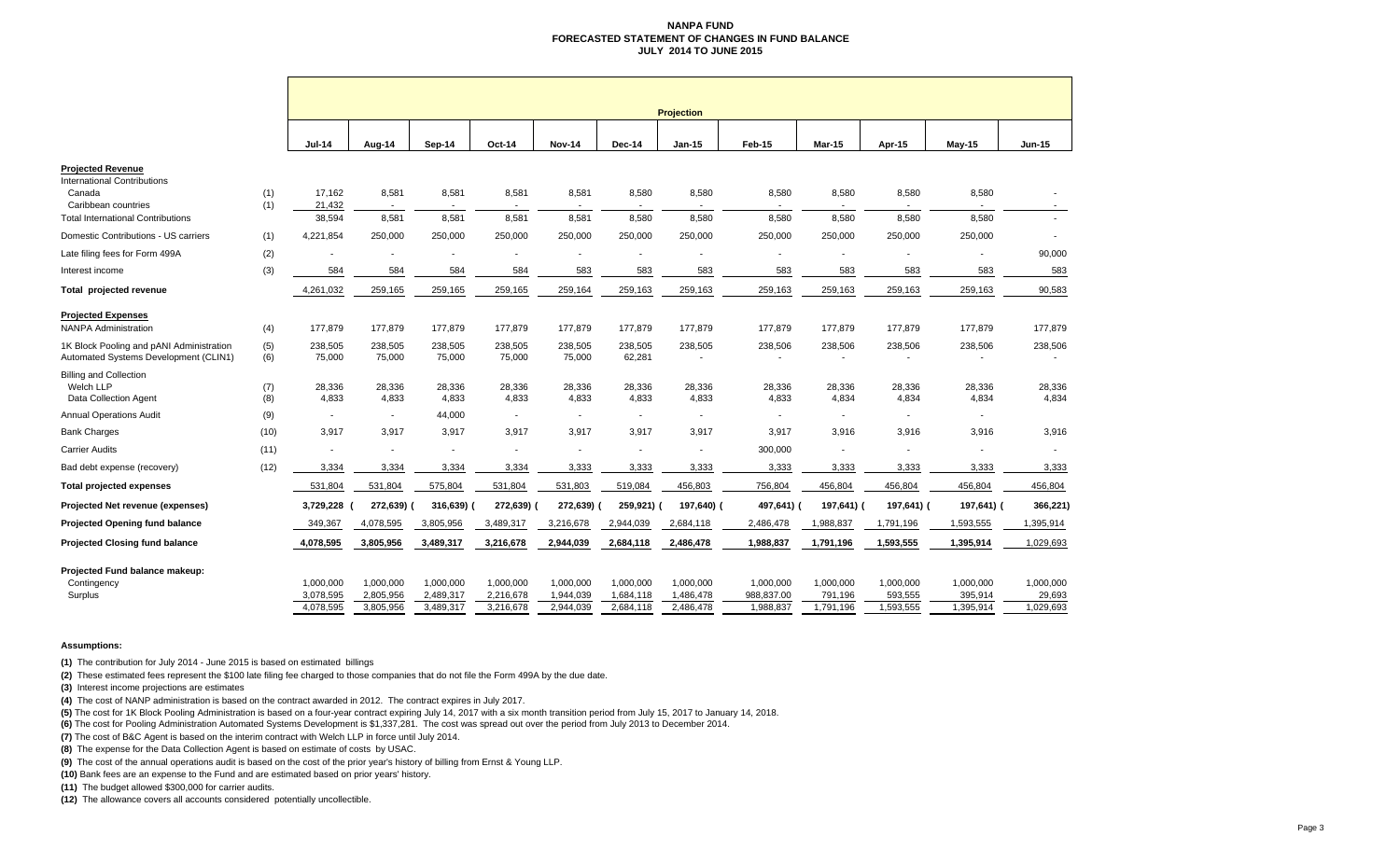## **CURRENT AND FORECASTED LIABILITIES**

|                                                                                |              |               | Current |               |         |               |         |         |         |
|--------------------------------------------------------------------------------|--------------|---------------|---------|---------------|---------|---------------|---------|---------|---------|
|                                                                                |              |               | Apr-14  | <b>May-14</b> | Jun-14  | <b>Jul-14</b> | Aug-14  | Sep-14  | Oct-14  |
| <b>NEUSTAR - NANPA Administration contract</b>                                 |              |               | 176,961 | 174,549       | 174,549 | 177,879       | 177,879 | 177,879 | 177,879 |
| - Payment authorized by the FCC in April<br>March 2014                         | 172,232      |               |         |               |         |               |         |         |         |
| - Authorization by the FCC has not been received for payment                   |              |               |         |               |         |               |         |         |         |
| April 2014                                                                     |              | 176,961<br>\$ |         |               |         |               |         |         |         |
| <b>NEUSTAR - Block Pooling and CLIN</b>                                        |              |               | 299,156 | 289,091       | 289,091 | 313,505       | 313,505 | 313,505 | 313,505 |
| - Payment authorized by the FCC in April<br>March 2014                         | 283,980      |               |         |               |         |               |         |         |         |
| - Authorization by the FCC has not been received for payment<br>April 2014     |              | \$<br>299,156 |         |               |         |               |         |         |         |
| Welch LLP - Billing & Collection Agent                                         |              |               | 28,336  | 28,336        | 28,336  | 28,336        | 28,336  | 28,336  | 28,336  |
| - Payment authorized by the FCC in April                                       |              |               |         |               |         |               |         |         |         |
| March 2014                                                                     | \$<br>28,336 |               |         |               |         |               |         |         |         |
| - Authorization by the FCC has not been received for payment<br>April 2014     |              | 28,336<br>\$  |         |               |         |               |         |         |         |
| <b>USAC - Data Collection Agent</b><br>- Payment authorized by the FCC in Apri |              |               | 4,750   | 4,750         | 4,750   | 4,833         | 4,833   | 4,833   | 4,833   |
| March 2014                                                                     | 4,745<br>\$  |               |         |               |         |               |         |         |         |
| - Authorization by the FCC has not been received for payment<br>April 2014     |              | \$<br>4,750   |         |               |         |               |         |         |         |
| <b>Carrier audits</b>                                                          |              |               |         |               |         |               |         |         |         |
| Ernst & Young LLP- Annual operations audit                                     |              |               |         |               |         |               |         | 44,000  |         |
| <b>Bank Fees</b>                                                               |              |               |         | 3,000         | 3,000   | 3,917         | 3,917   | 3,917   | 3,917   |
| Total                                                                          |              |               | 509,203 | 499,726       | 499,726 | 528,470       | 528,470 | 572,470 | 528,470 |